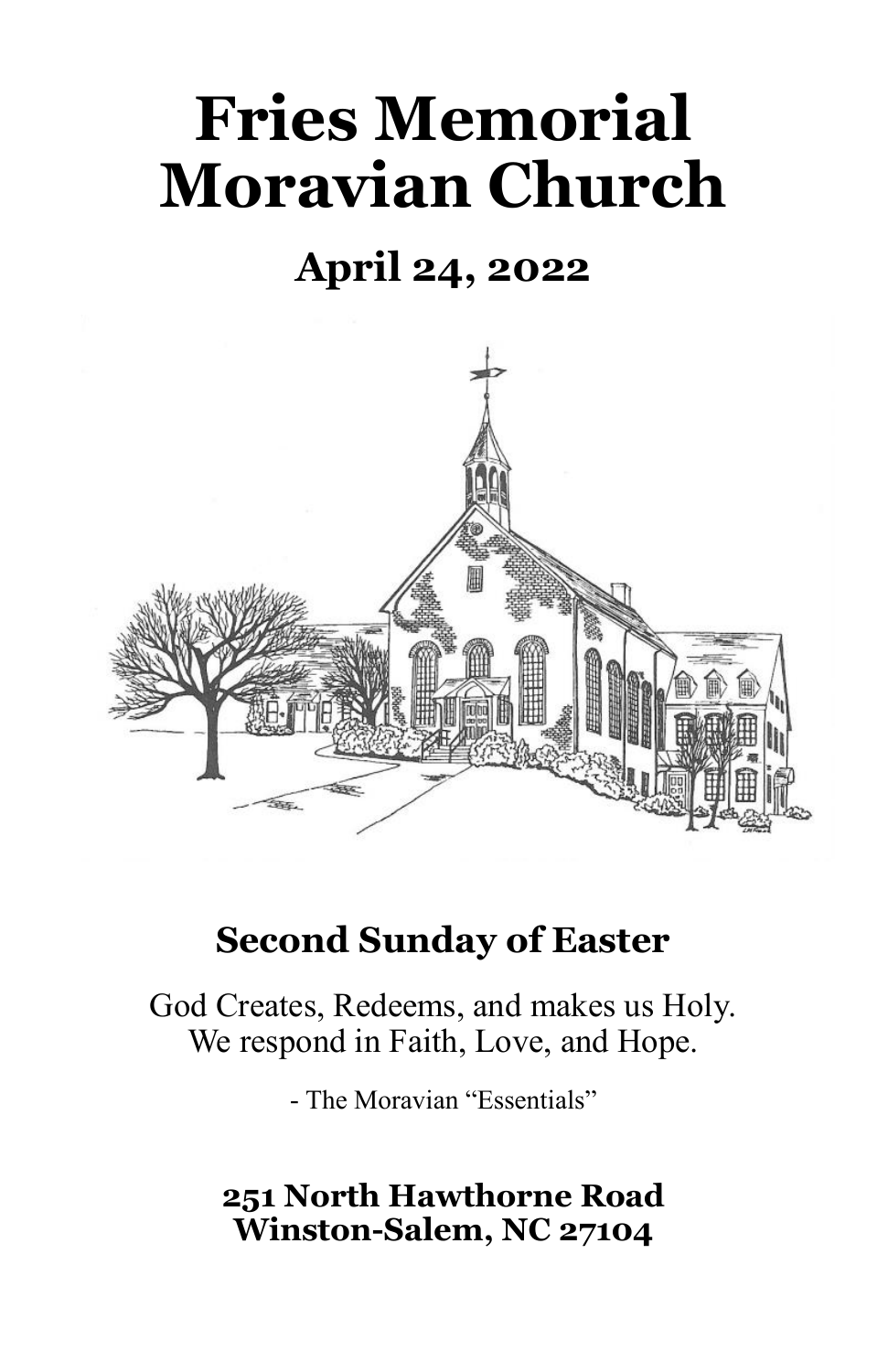### **Second Sunday of Easter**

*Watchword for the Week*

*Jesus said, "Peace be with you. As the Father has sent me, so I send you." John 20:21*

**Gathering for Worship in Praise and Prayer**

| <b>Call to Worship</b> |                                                                                        |        |
|------------------------|----------------------------------------------------------------------------------------|--------|
| <b>Hymn</b>            | "With High Delight Let Us Unite"                                                       | #368   |
|                        | Liturgy & Prayers of the People<br>Liturgy for Moravian Archives Sunday                | Insert |
|                        | <b>Congregational Notes &amp; Concerns</b>                                             |        |
|                        | <b>Presentation of Our Tithes &amp; Offerings</b><br><b>Offertory Prayer</b><br>Anthem |        |
|                        | <b>Offertory Response</b>                                                              | #817   |
|                        | <b>Sharing God's Word</b>                                                              |        |

|                    | Acts 5:27-32, Psalm 150            |      |
|--------------------|------------------------------------|------|
| <b>Hymn</b>        | "Breathe on Me, Breath of God"     | #494 |
| <b>Message</b>     | "Breathe Life"<br>John $20:19-23$  |      |
| <b>Hymn</b>        | "Love Divine, All Loves Excelling" | #474 |
| <b>Benediction</b> |                                    |      |
| Postlude           |                                    |      |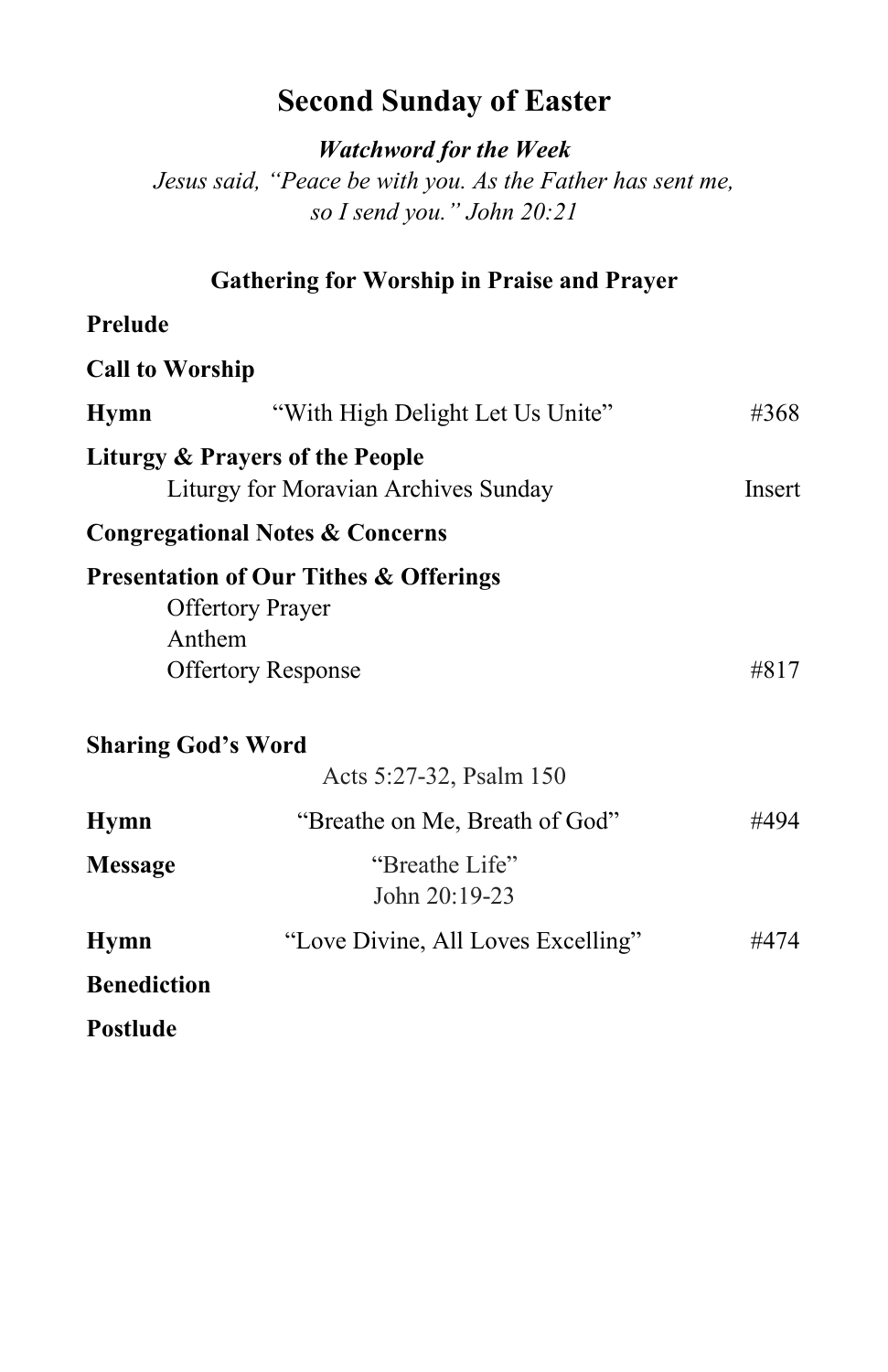#### **Calendar of Events**

**Saturday** April 30, 9:00 a.m. to Noon, Community Shred Event **Sunday** May 1, 11:00 a.m. Worship Potluck in honor of Dana, following Worship.

#### **Announcements**

**Community Shred Day this Saturday**. ALL of the proceeds from our Shredding event on April 30 will be donated toward helping Ukrainian refugees in the Czech Republic through the Moravian Board of World Missions. Donations welcome!

**Potluck next Sunday** in honor of Dana Myers.

#### **Covid Precautions**

In accordance with the CDC and the Provincial Elder's Conference, we continue to recommend masks, social distancing, and frequent hand washing. However, masks are now optional for vaccinated persons. Let us continue to look not just to our own interests but also to the interests of others. Sunday Morning Worship is available live and on-demand with links to YouTube from [www.frieschurch.org.](http://www.frieschurch.org)